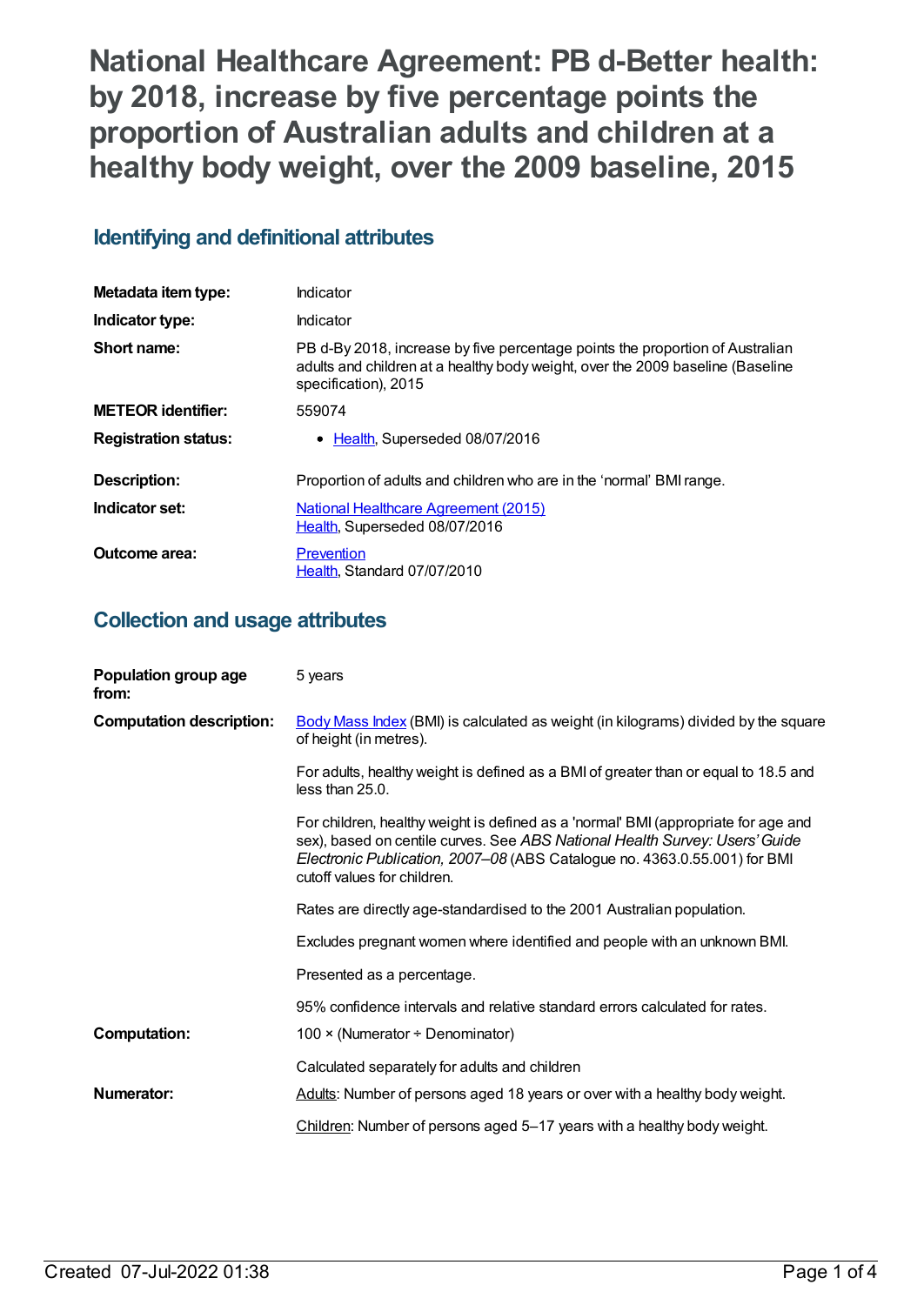#### **Data Element**

Adult—Body Mass Index

**Data Source**

ABS Australian Health Survey (AHS), 2011-13 (2011-12 Core [component\)](https://meteor.aihw.gov.au/content/585476)

**Guide for use**

Data source type: Survey

#### **Data Element / Data Set**

#### **Data Element**

Child—Body Mass Index

**Data Source**

ABS Australian Health Survey (AHS), 2011-13 (2011-12 Core [component\)](https://meteor.aihw.gov.au/content/585476)

**Guide for use**

Data source type: Survey

#### **Data Element / Data Set**

**Data Element**

Person—age

**Data Source**

ABS Australian Health Survey (AHS), 2011-13 (2011-12 Core [component\)](https://meteor.aihw.gov.au/content/585476)

**Guide for use**

Data source type: Survey

**Denominator:** Adults: Population aged 18 years or over

Children: Population aged 5–17 years

**Denominator data elements:**

**Data Element / Data Set Data Element** Person—age **Data Source** ABS Australian Health Survey (AHS), 2011-13 (2011-12 Core [component\)](https://meteor.aihw.gov.au/content/585476) **Guide for use** Data source type: Survey

**Disaggregation:** State and territory.

Some disaggregation may result in numbers too small for publication.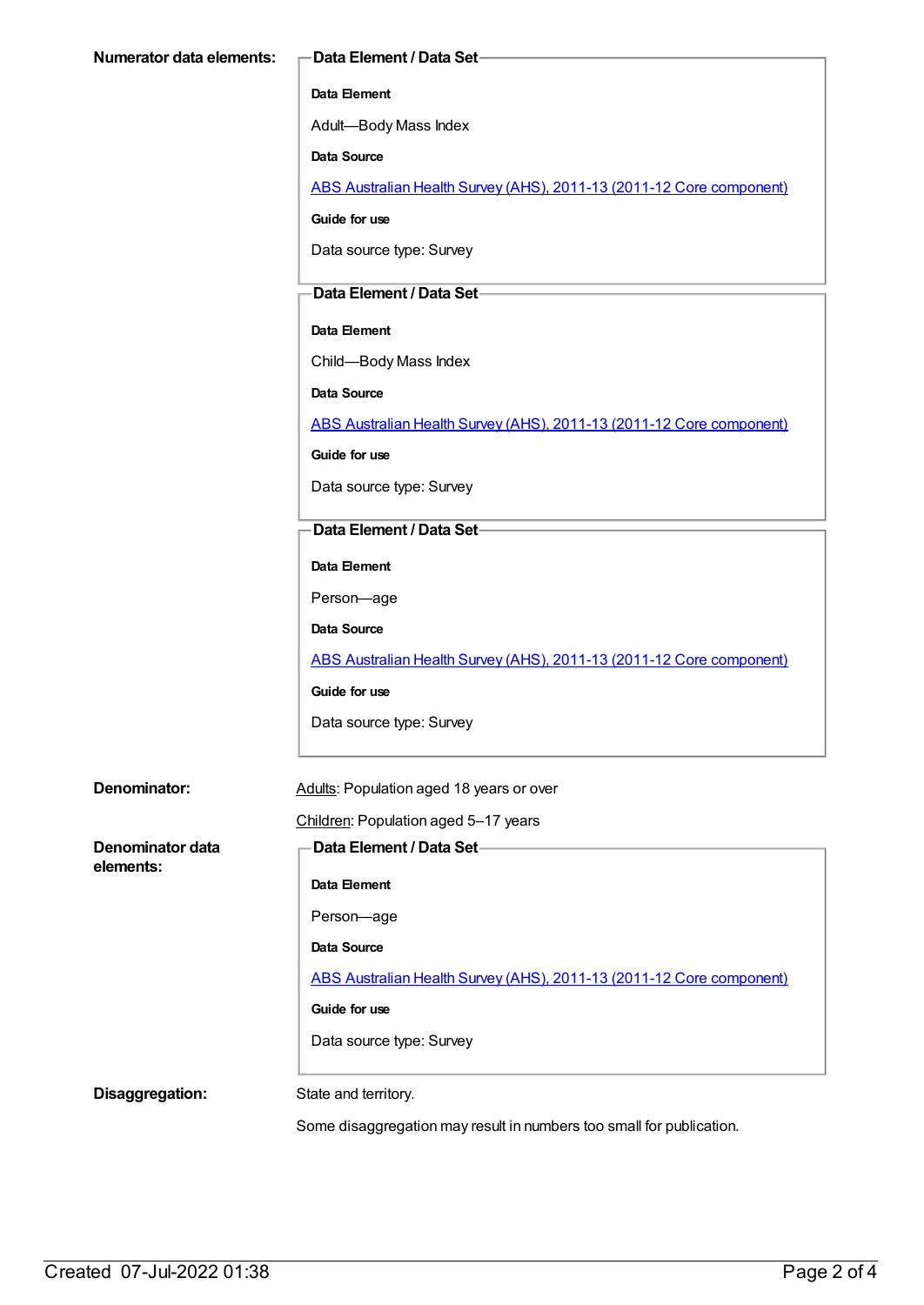| <b>Disaggregation data</b><br>elements: | Data Element / Data Set-                                                                                   |
|-----------------------------------------|------------------------------------------------------------------------------------------------------------|
|                                         | Data Element                                                                                               |
|                                         | Person-area of usual residence                                                                             |
|                                         | Data Source                                                                                                |
|                                         | ABS Australian Health Survey (AHS), 2011-13 (2011-12 Core component)                                       |
|                                         | Guide for use                                                                                              |
|                                         | Data source type: Survey                                                                                   |
|                                         |                                                                                                            |
| Comments:                               | Most recent data available for 2015 National Healthcare Agreement (NHA)<br>performance reporting: 2011-12. |
|                                         | Baseline: 2007-08                                                                                          |

NO NEW DATA FOR 2015 REPORTING.

2011–12 data are based on measured height and weight. BMI derived from measured height and weight is preferable to that derived from self-reported height and weight.

## **Representational attributes**

| <b>Representation class:</b> | Percentage |
|------------------------------|------------|
| Data type:                   | Real       |
| Unit of measure:             | Person     |
| Format:                      | N[N.NN]    |
|                              |            |

# **Indicator conceptual framework**

| <b>Framework and</b> | <b>Health behaviours</b>   |
|----------------------|----------------------------|
| dimensions:          |                            |
|                      | <b>Bio-medical factors</b> |

## **Data source attributes**

| Data sources: | Data Source                                                          |
|---------------|----------------------------------------------------------------------|
|               | ABS Australian Health Survey (AHS), 2011-13 (2011-12 Core component) |
|               | Frequency                                                            |
|               | Data custodian                                                       |
|               | Australian Bureau of Statistics                                      |
|               |                                                                      |

## **Accountability attributes**

| <b>Reporting requirements:</b>                         | National Healthcare Agreement          |
|--------------------------------------------------------|----------------------------------------|
| <b>Organisation responsible</b><br>for providing data: | <b>Australian Bureau of Statistics</b> |